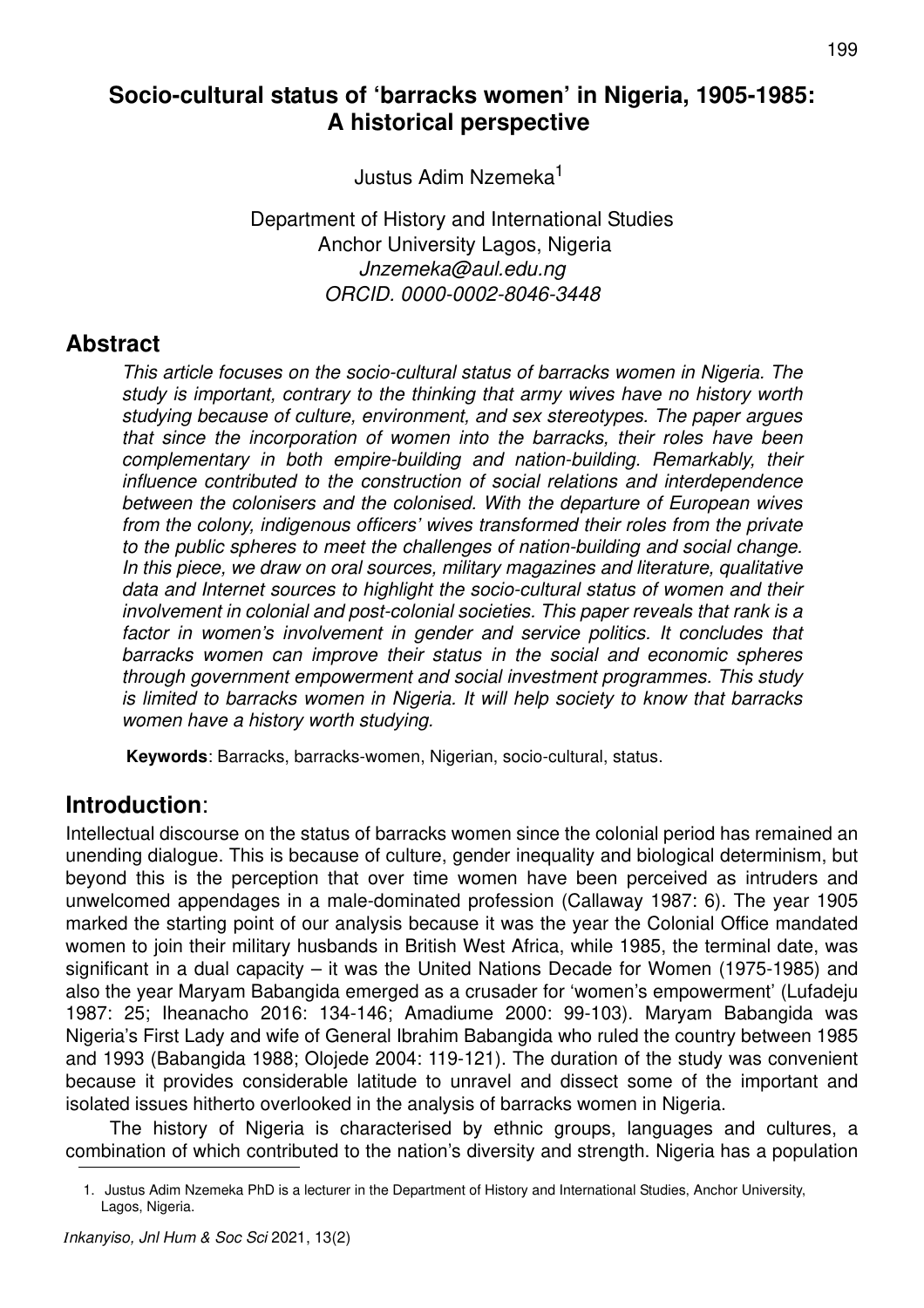of over 200 million with a favourable climate that supports agriculture, mineral resources and mobility of labour. Its coastline also stretches from Badagry in the west to Calabar in the east and includes the Bights of Benin and Biafra. Its borders are contiguous with the Republic of Benin to the west, the Niger Republic to the north and Cameroon to the east (Crowder 1966: 23).

Before the British amalgamation of northern and southern Nigeria in 1914, the protection of the territory was entrusted to the constabularies, but due to its limitations, the force was later transferred to the West African Frontier Force (W.A.F.F). And by 1914, the Battalions had come under the Nigerian Regiment (Kirk-Greene 1964: 129-130). Since Nigeria's independence, its armed forces have not only defended the territorial boundaries of the country, but have participated in several peacekeeping operations (PKOs) in Africa, including that of Congo, Liberia, Sudan, Somalia and Chad, to mention but a few which added to her profile in the comity of nations (Defence Headquarters Publication 2010: 9-17; Akem 2008:10-14)

We must clarify some concepts used in this paper. For instance, the term 'status' means different things to different people. According to Ralph Linton, 'status' means the collection of rights and duties that attach to particular positions. This means that by this usage, 'status' which denotes a particular position itself, contrasts with 'role,' which refers to the behaviour appropriate to a given status (Linton 1936: 113-31; 627). Also, Jary and Jary explained that 'status' means any stable position within a social system associated with specific expectations, rights and duties. Status is equivalent to the role, although it is the latter term that has a wider currency (Jary and Jary 1991: 627). In the same vein, Sudarkasa explained that "the concept of the status of women is also used to refer to the placement of females relative to males in a dual-level hierarchy. In this sense, the term *status* connotes stratification and invites comparison with other systems of stratification (Sudarkasa 1993:150-158).

When we juxtaposed the argument of the scholars, we observed that there is a confluence of thoughts between Linton and Jary and Jary; in their views 'status' has to do with rights and expectations of individuals, as well as behaviours and expectations in a social system. On the other hand, Sudarkasa noted that status encompasses social and sexual stratification in society. It is noted in this study that 'status' is an achieved rank rather than an ascribed position. Therefore, the status of barracks women has been identified as their position and role in society. It is in this sense that we have interchangeably employed the concepts in this paper.

It should also be emphasised that the recruitment of indigenous Officers' Corps in Nigeria did not commence until 1948, and even when the British did, the commissioned officers remained bachelors until the late 1950s when a few got married, hence the dominance of European wives in empire-building due to the rank and position of their husbands (NAECS 1992: 100-101). Additionally, the term 'barracks women' as used in this paper refers to women married to officers and men of the force in both colonial and post-colonial periods.

The term became popular owing to the 'closed society' and restrictions of this social category from the larger society. In this regard, more fitting is Aderinto's concept of women 'subordinated by culture' (Aderinto 2001: 176-187) and Hillary Callan's conception of 'the muted group' (Callan 1975: 87-108; Nzemeka 2020: 143-157).

The Nigerian barracks can be described as a socially stratified community with rank and protocols. It is by nature distinguished clearly and exists very separately in society from the rest of the population, not least because of the wearing of uniforms and its location in barracks (Gutteridge1982:241-252). This arrangement contributed to the regimentation in the system among officers on the one hand and lower ranks on the other. More importantly, it is how women internalised the barracks culture and traditions without recourse to the background of civil life. A woman quickly learns her military life role and status, along with the military protocol and behaviour expected of her at social functions (Dobrofsky and Batterson 1977: 675).

This is expedient when we consider that an army wife is defined by her husband's rank, which implies that the rank of an officer is also the rank of his wife if not more (Babangida 1988: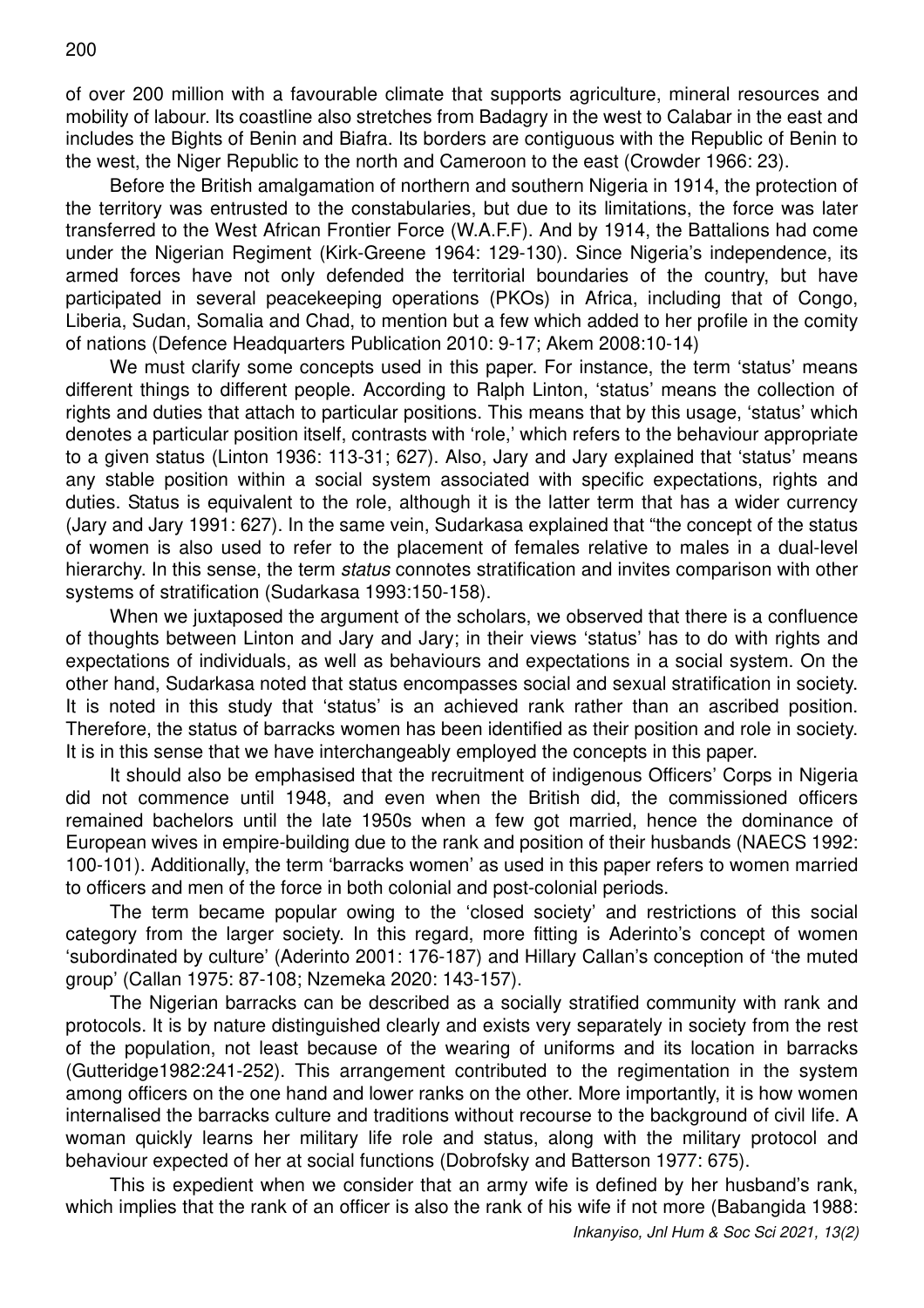15). Nevertheless, these privileges had their implications in the military: First, as an army wife, one must be careful when expressing an opinion because the outcome could be unfavourable to a military husband since one is no longer a civilian (Dobrofsky and Batterson 1977: 678). Second, an offence committed by a service wife would likely affect her husband's career, especially when it is against military traditions and ethics (Salisu 2019). Because of these, nothing is taken for granted whenever it relates to a military officer or his dependants. Consequently, it is argued in some quarters that the benefit of rank and privileges in the military force are often subsumed under risk and discipline.

 In the same vein, the Nigerian Army Officers' Wives Code of Conduct emphasised among others that an officer's wife must maintain proper behaviour to reflect the high standards of the military profession and culture. It also underscored that an army wife must complement the high calling of her husband's office both at home and abroad as a Defence Attaché's wife (Babangida 1988: 73-74; Kinzer and Leach, 1996; Finlayson, 1976: 19-41). This explains the role and status of barracks women in the system and it is perhaps an enviable position that sets her apart from her civilian counterpart.

For many, the essential question is: how did literature portray European wives in the colony? According to Kipling "the *memsahibs* were self-centred and overbearing individuals" flitting from bridge parties to tennis parties "in the hills," while their husbands slaved away "in the plains" (Kipling 1986: 230-232; Chaudhuri 1988: 517-518). In discussing the maternal indiscretion of the *memsahibs* in British India, Sen argued, "At the core of *Plain Tales* lies the familiar trope of hill station flirtations and Anglo-Indian immorality with the stories effectively mythologising Simla and hill-station culture as the site of gaiety and frothy amusement (Sen 2000:16). In the same vein, Spear and Morris in their separate works blame white women in the colony for widening the gap between the rulers and the ruled, hence the palpable racial discrimination and social distance between the British and her subjects (Spear 1963:140; Morris 1998: 136).

Also, literature written by colonial officers portrayed white women in the colonies as sordid characters. One of the scholars observed that in men's memoirs of time in the colonies, European women appeared, if at all, as nameless figures in the background, while in widely read anti-colonial novels, such as those of E.M. Forster (1979), George Orwell (1967) and Joyce Cary (1939), women in the colonies were portrayed as shallow, self-centred and preoccupied with maintaining the hierarchy of their narrow social worlds (Callaway 1987: 3).

Arising from the above is the fact that there was a consensus on the negative perception of white women in the colonies, particularly in their social relations with the colonial subjects. However, this researcher did not rule out the challenges of women in the colonies, particularly in the area of liaison and sexual indiscretion of some British officers and the local women which brought about venereal diseases and the illegitimate children, as was the case in the Benue Plateau region of Nigeria (Naanen 1991: 57-79).

 Aside from works of literature, popular lore also cast women in sordid competition over trivial signs of social status, including sociological studies which refer to white women as the cause of deteriorating race relations between the colonisers and the colonised (Callaway 1987:3).

Contesting the negative representation of women, Ghosh emphasises that the historical narrative of white women in the colony had been too narrow as white women played important roles in the construction of empire as missionaries, nurses, journalists, teachers, as well as wives and companions (Ghosh 2004: 737-753). Corroborating this view, Callaway stressed that the activities of European wives in the imperial culture of Nigeria were robust despite imperial challenges. The author noted that European wives were visible in supporting roles, and showed strong resources and initiatives in going beyond the boundaries of the colonial hierarchy (Callaway 1987: 28).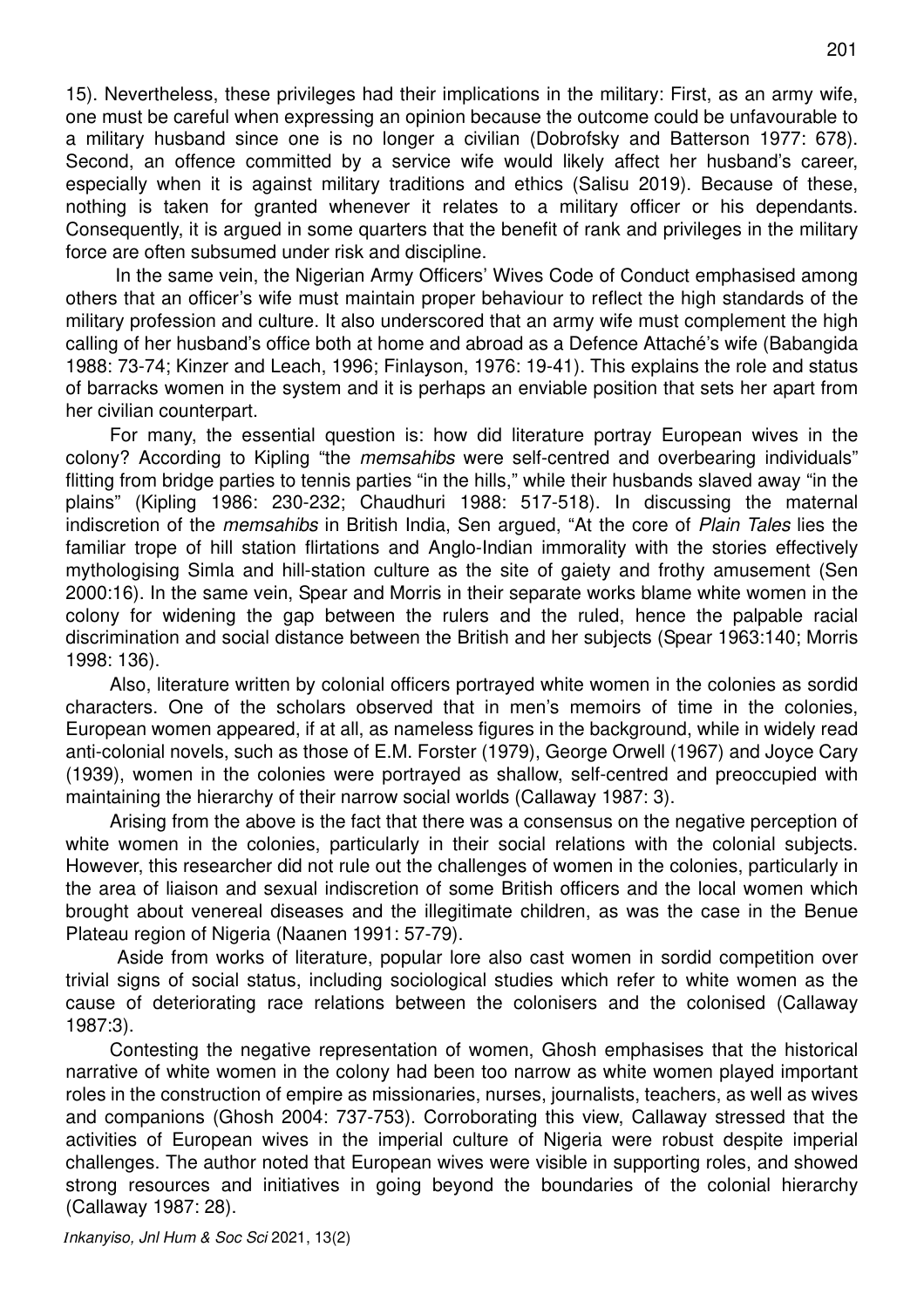These works are useful to this study even though most of the scholars discussed events in colonial India. We underlined the sweeping generalisation of women's representation in the colonies because not all women were officers' wives and not all officers' wives were involved in partying as 'social butterflies'. But suffice it to state that women played complementary roles in social relations and the construction of empire. The gap in the works is that none of the authors discussed the status of women in Nigerian barracks.

In filling this gap, this study draws on primary and secondary material from a wide variety of sources including photographs and participant experience. The primary sources are mainly derived from structured interviews and oral data, government and official publications. As a participant-observer, this researcher had a robust stint in the Nigerian Army for over two decades, and also managed the documents of the Nigerian Army Officers' Wives Association (NAOWA), Lagos Chapter. Secondary sources, on the other hand, include journals, books, Internet materials and published and unpublished dissertations. These materials were obtained from the Nigerian Army Libraries and Training Schools, Lagos, Kaduna, and Ibadan respectively. Others were sourced from the National Libraries, Lagos, Enugu, and Ibadan, as well as the Universities of Lagos, Ibadan, and Benin. These materials shed light on the subject and also clarify the grey areas.

The objective of this paper is to examine the status of women in colonial and post-colonial Nigeria, the intersection in the activities of European wives and their indigenous counterparts, as well as how the latter transformed their roles from the margin to the centre in the post-colonial period. To illuminate our understanding, we interrogate the following:

- 1. What was the status of women in traditional war camps in Nigeria? This will shed light on the role of women and whether these roles were static or dynamic in time and space.
- 2. What was the status of women in colonial barracks?
- 3. What was the nature of continuity and change after independence?

In my attempt to answer these questions, this paper is divided into four main sections. The first considers the role of women in pre-colonial war camps; this is to serve as a background to the main issue. The second examines the social origin of barracks women, while the third, discusses the status of army wives in colonial Nigeria and the fourth highlights the nature of change and transformation in post-colonial Nigeria. The conclusion of the paper brings together the various arguments, findings and recommendations.

### **Women's role in pre-colonial war camps**

This section is important because it draws extensively on the idea of Stephen Ellis, who said that the writing of contemporary history sometimes requires going much further into the past than forty or fifty years ago (Ellis 2002:2). The essence of this is to unearth some of the neglected themes and isolated issues that helped reshape the past into the present. The history of women in warfare began in the distant past when they played a complementary role and also directed the affairs of female camp followers.

Two categories of women lived in pre-colonial camps; these were the warriors' wives and female camp followers, and each of these groups was involved in the socio-economic development of the camps. For example, in the household, women engage in domesticity and reproduction, preparation of food and medicines for the combatants. Others carry ammunitions; provide logistics and reconnaissance, while others sing praises of warriors to boost their morale. According to Biobaku, "in the war between the Egba and the Dahomean in 1851, the Egba owed their victory to the zeal of their women who attended to the wounded and kept the front-line supplied with food and water" (Biobaku1965: 44).

Most of the nineteenth-century wars also witnessed the use of metaphysical and supernatural approaches by women to support their warrior husbands. For instance, in *Oye* where one *Molebi,* nicknamed *ElegberunIbon* (the owner of 1, 000 guns) was reported to have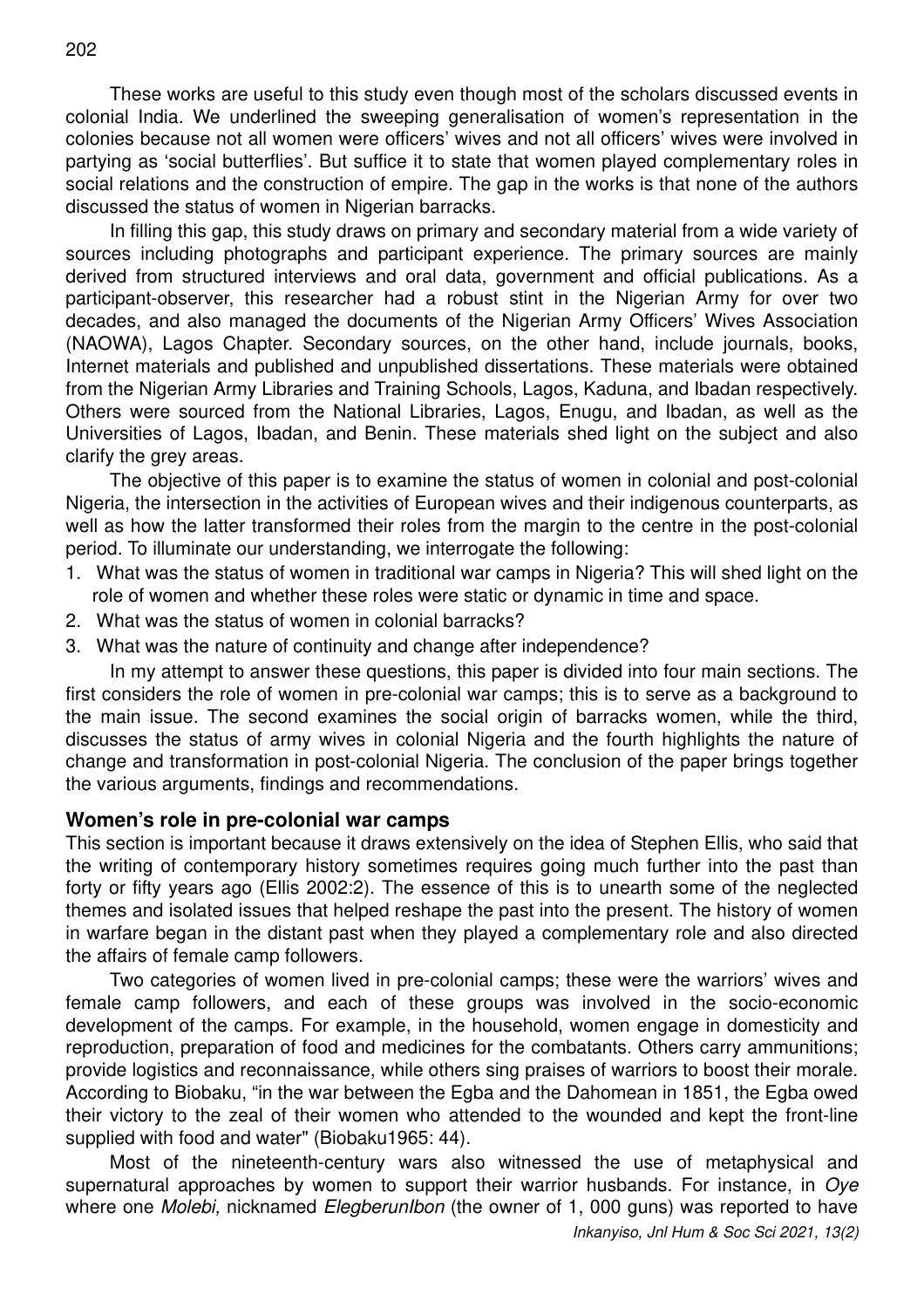fought single-handedly against the Ibadan soldiers at night and rendered them vulnerable to Ekitiparapo attacks (Awe and Olutoye 1998: 120-130). Also observed were the exploits of a female deity known to have gone to war selling poisoned food to the Ibadan, and at strategic times conjure rain on them, while *Orisaleke*, wife of Ogedengbe, acted as Ogedengbe's mascot, with mystic powers to conjure the supernatural forces which aided her husband's victory in battles (Awe and Olutoye 1998: 126).

These illustrations point to the fact that women's roles in wars were remarkable; even though most of them did not participate in the actual war their presence provided support and confidence to the warriors. The role of women in wars helped erase the conception that wars were only fought by men, without women. Women also participated in the politics of the war camps. They were active in *Egba* politics as members of the *Ogboni* institution. "The *Ogboni* was made up of wealthy and influential men and a few old women known as the *Erelu* who could be relied upon to place duty before sentiment and maintain secrecy" (Biobaku 1965: 5-6).

The office of the *Iyalode* was also highly respected in Yoruba country; these women were distinguished and influential women who supported the activities of the male chiefs. Due to the network of female support that they wielded at the grassroots, these women were able to mobilise female opinion in support of their views, though the degree of their influence and power varied from place to place (Awe and Olutoye 1998: 122).

Women were visible in agriculture, trade and exchange. This is illustrated in a Nupe Camp visited by Hugh Clapperton: "Apart from the armed men and beating of drums, it seemed no different from any ordinary large village. Here are to be seen weavers, taylors (*sic*), women spinning cotton, others reeling off, some selling foo-foo and occassons, other crying (*sic*) yams and paste, little markets at every green tree" (Smith 1976: 136). This suggests that trade and markets in war camps were as lively as a community in peace with diverse activities and skills.

Apart from agriculture, the women of Abeokuta, Ijaiye and Egba also engaged in cloth production, weaving and spinning. The most celebrated of their production was the Abeokuta *Adire* which has survived into the modern period. In the nineteenth century Ibadan, trade and market flourished simultaneously as an economic vocation, and Iyalode Efusetan of Ibadan, a woman of influence kept a retinue of slaves who worked in her farms and also engaged for trade. Due to their productivity, Ibadan traders sent to Lagos foodstuffs, beans, yams, melons, yam flour and palm oil, due to their high demand in Europe, especially palm oil, for which Ibadan was not merely a producer but also a collecting house, because of its strategic location (Awe 1964: 221-230; Awe 2001: 71).

Also in the Sokoto Caliphate, Kriger explained that women were visible in textile production despite the purdah culture. They worked as dyers, spinners, and weavers, while others engaged in knitting, sewing and embroidery for export along the Bight of Benin (Kriger 1993: 361-401). The plantation economy of the Sokoto Caliphate equally witnessed the involvement of women slaves in the planting of sorghum, peppers, carrots, tomatoes and vegetables. Other crops were cotton, millet, grains, onions, wheat and shea butter, to mention but a few. Some of these crops were for home use while others served a commercial purpose to complement the efforts of men in the cash crop economy (Lovejoy 1978: 341-368)

Similarly, women demonstrated their skill in traditional medicines, psychiatry, obstetrics, orthopaedics and treating snake-bites. Through their efforts, pregnant women were delivered of their babies and wounded combatants cured. These activities proved that Africans had developed their form of medicine before the coming of Europeans and parts of these vocations had been sustained in modern times. The essence of these illustrations is to demonstrate that women were not passive agents as some European scholars have made us believe, but were change agents in their various communities.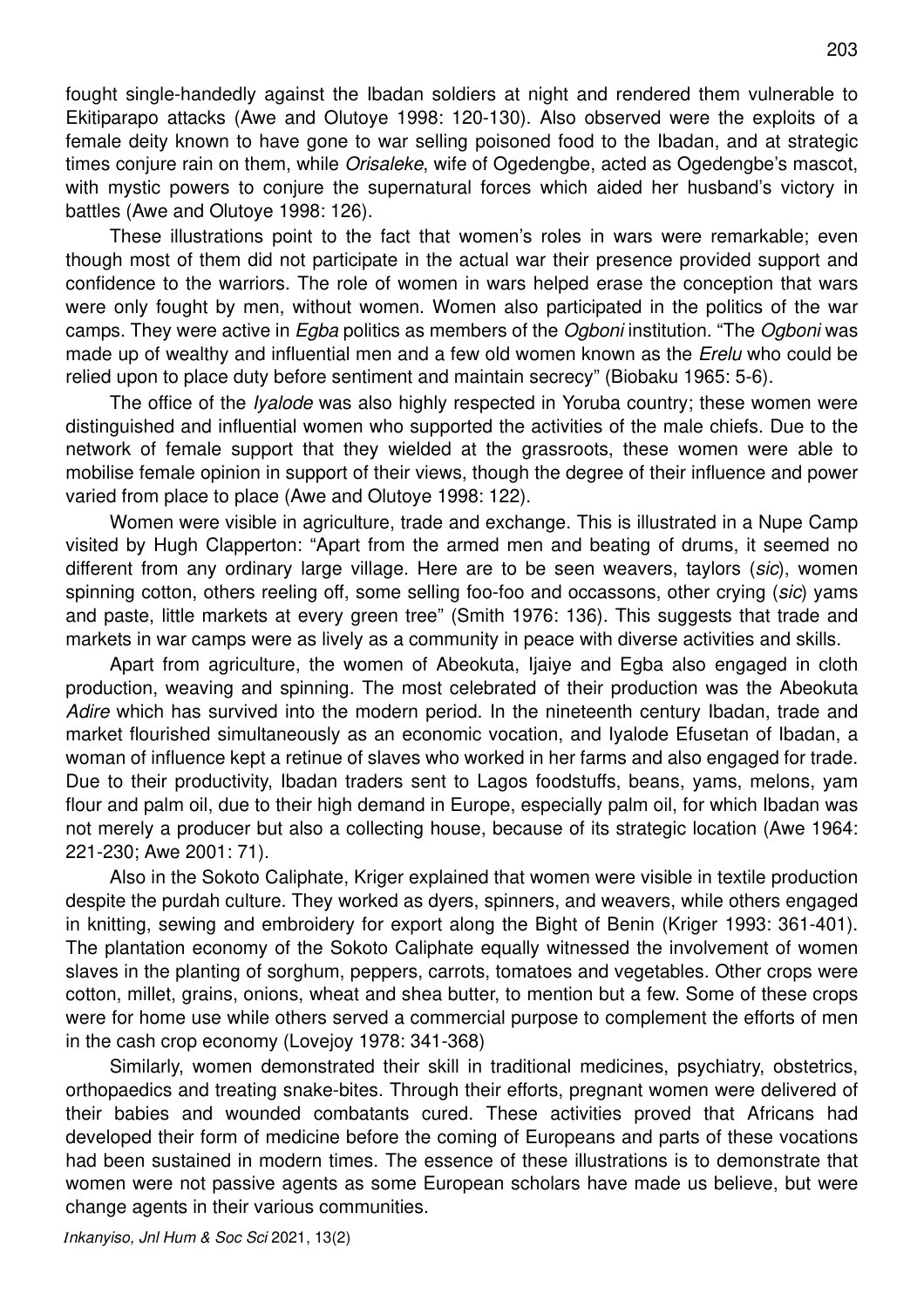The history of barracks women and the challenges of gender and culture in the early years of the force have remained a neglected theme in academic discourse. Apart from the nursing sisters and missionaries, there were two categories of barracks women in colonial cantonments – indigenous soldiers' wives and European wives. In the beginning, women were excluded from the barracks on account of gender inequality and culture. Two ideological schools opposed women's inclusion in the British West African barracks of Gold Coast, Nigeria, Sierra-Leone and the Gambia.

The first was the military elite, popularly known as the 'hardened Old Coasters' and the second were the officials of the Colonial Office (Burns 1949:42). The military elite regarded women as intruders into what had been essentially a bachelor's paradise, where a man could dress as he pleased, drink as much as he liked, and be easy in his morals without causing scandals (Burns, 1949: 42). They also argued that women's illness often prevents the men from duty, thus creating regimental challenges for their colleagues and the force in general (Burns 1949: 43).

The second group were the officials of the Colonial Office, who contended that wives are often a nuisance in West Africa, and husbands were reluctant to take them travelling in bad weather and equally reluctant to leave them behind; therefore they travelled less than they should have (Burns 1949: 42). These interrelated arguments informed the decision of the Colonial Office that "the colony was no place for a white woman" (Callaway 1987, 18-19). In successive years, agitation for policy reversal became rife due to latent issues in the force which included poor quality food in the barracks, homesickness, frequent vacations of British officers to England, and a high rate of concubinage and liaison among British officers (Lugard 1922: 141; Crocker 1971: 62-63; Wilkinson Report 1905).

In an attempt to find a solution to the problem of desertion, a special commission was appointed by the Colonial Office in 1904. The Commission discovered that among the causes were changes in diet and the separation of soldiers from their families, and that desertion was most common among soldiers recruited outside the Gold Coast, of whom the Yoruba and the Mende were in the majority. Therefore, it was recommended in 1905 that women be allowed to join their husbands in British West African Cantonments (Wilkinson Report, 1905; Ukpabi, 1975: 101). This event marked the social origin of women in British West African barracks in 1905. But there was no immediate solution to that of European wives until 1920 when Col. Amery announced that it was the desire of the Secretary of State that married life should be the rule rather than the exception in the Crown colonies and Protectorates (Lugard 1922: 142).

The emergence of women in the barracks brought significant changes in the system: First, desertion was forestalled, second, liaison and concubinage which caused the production of halfcaste children in the Benue-Plateau region of Nigeria was minimised. And third, women came with a new food culture as opposed to tinned or canned food offered to soldiers (Haywood and Clarke 1964: 38). Additionally, malnutrition caused by lack of vitamins and vegetables became a thing of the past. More important was the fact that the military barracks ceased to be a masculine world or bachelors' paradise as hitherto conceived.

Apart from the intention to create a masculine world, confidential correspondence between Lord Lugard and the Colonial Office in 1904 revealed that women's exclusion was critical in the colony and effective social relations (PRO/CO446/39 qtd. in Callaway 1987: 19). Nevertheless, women's exclusion demonstrates how a colonial policy in British West Africa worked against the colonisers and the colonised. The real issues behind women's exclusion in British West Africa have been traced to poor quality housing and the effect of tropical diseases.

This is corroborated by Burns, "Here the problem was the lack of houses, and if a junior officer brought his wife with him to the country he had to be given reasonable accommodation, which meant that a more senior officer had to be content with inferior quarters, for instance in the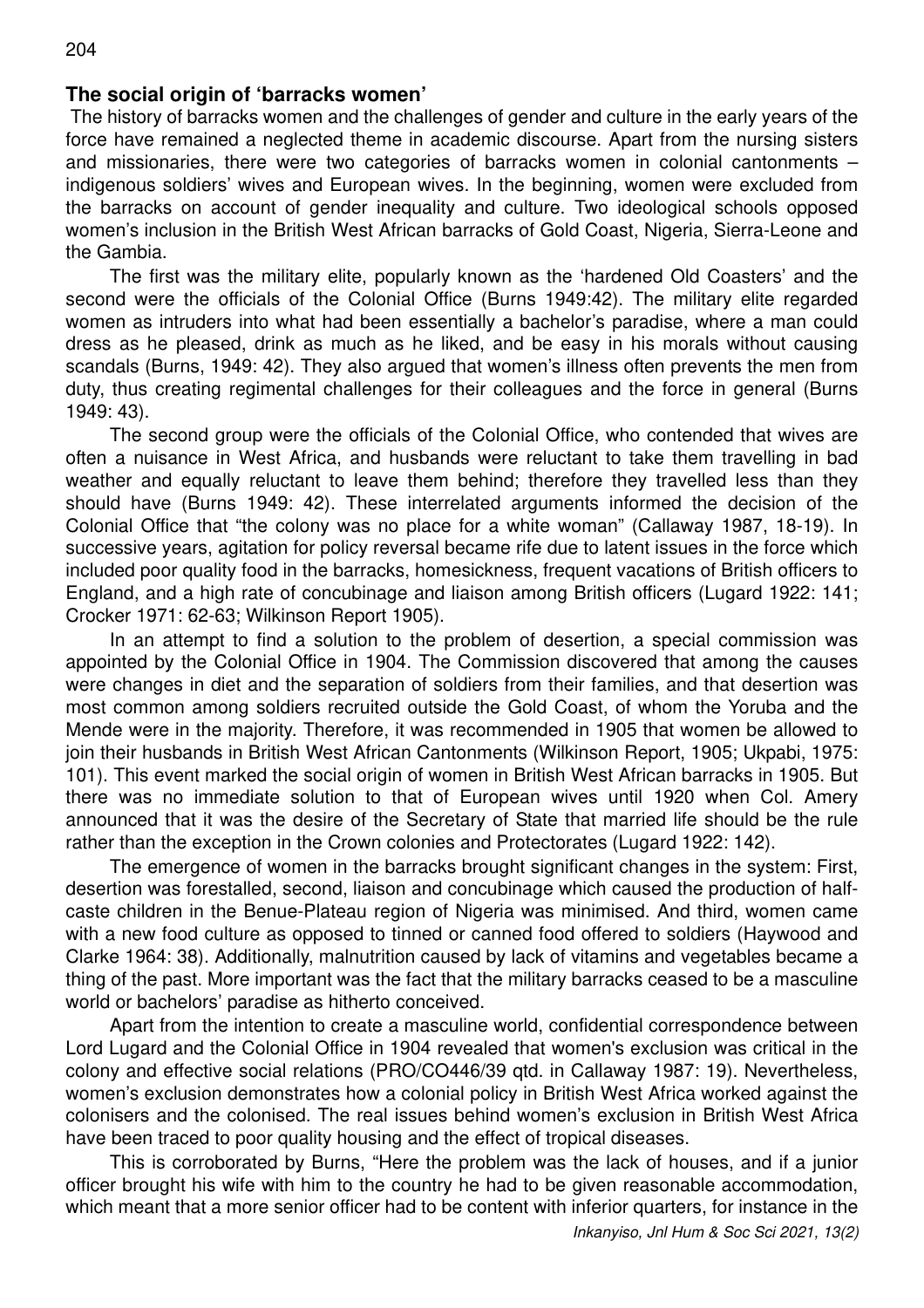"Chest of Drawers"(Burns 1949: 42). The frustration of Lord Lugard was equally explicit in the following lines:

205

Much of this mortality and deficiency of staff might have been avoided by an Imperial loan charged against the revenues of the future if the nation had appreciated the value of the country as Mr Chamberlain did… If the British nation, I wrote in 1902, is not prepared to bear the cost of an enterprise that promises good returns, and already shows substantial progress, it was better that it had never undertaken it (Lugard 1922: 144).

A closer look at the factors that led to the exclusion of women in British West Africa suggests that the decision of the Colonial Office was informed by patriarchal ideology and gender inequality. It was also a factor of biological determinism and the Victorian gender ideology of separate spheres. It appeared that the experience of some of the military elite was derived from British India where they had ground-breaking service and the culture of the Cantonment Act, 1864 (Levine in Levine 1996: 585-612). To them, a woman was supposed to concentrate on housekeeping, reproduction and domesticity without crossing the boundaries of masculinity.

Comparatively, gender inequality was not peculiar to the British West African colonies because, in the U.S. Army some military officers rejected the inclusion of women on account of pregnancy since a female soldier must leave to give birth (Hammel and Taylor 1999: 76-84). A few argued that if women get recruited, "one might as well recruit people in wheel-chairs … While the majority threatened that if women come to West Point they will resign their commission" (Stiehm 1985: 377-392).

Arising from these are the factors of sex stereotypes and culture. To assume that "there is only one role for a woman: flat on her back having babies" is a wrong conception of our society (Hammel and Taylor 1999:84). Contemporary times have also shown that women can fly jet fighters and attack enemy locations without missing targets. They sometimes assist wounded men out of battle and still maintain their position in the front; therefore sex is not a factor.

### **The status of 'barracks women' in colonial Nigeria**

The status of army wives in colonial barracks was that of a "dependant" because of institutional policy and the fact that women were incorporated based on marriage. Thus, women were expected to enjoy some privileges such as next-of-kin (NOK), membership of the Army Wives Association, and citizenship of the barracks. The citizenship of women in the barracks was derived from military terms and references. The concept of citizenship as used in this study refers to the status and membership of a person in a community.

The question is, what position(s) did military wives occupy in the barracks and how was their citizenship legitimised? According to Finlayson:

For the officer's wife, it is a life of many roles. To the husband, she is a wife, to her children she is a mother, during separation she is both mother and father. To the army she is a dependant, and her privileges and responsibilities are pre-determined to a great extent by her husband's rank and assignment and to her civilian neighbours, she represents the military and when on foreign soil, she is a diplomat, a representative of her nation (Finlayson in McCubbin, Dahl and Hunter 1976:20).

Similarly, the literature on army dependants underscores that "the position of military wives was not only necessary, honourable and good but also the epitome of womanhood and always she complements the high calling of her husband" (McCubbin, Dahl and Hunter 1976: 20). Therefore, the notion that "a woman's place is in the home" as Finlayson reflected, is an outdated cliché (Finlayson 1976: 20). This is because most wives found satisfaction and fulfilment not only in their homes but also in the public space.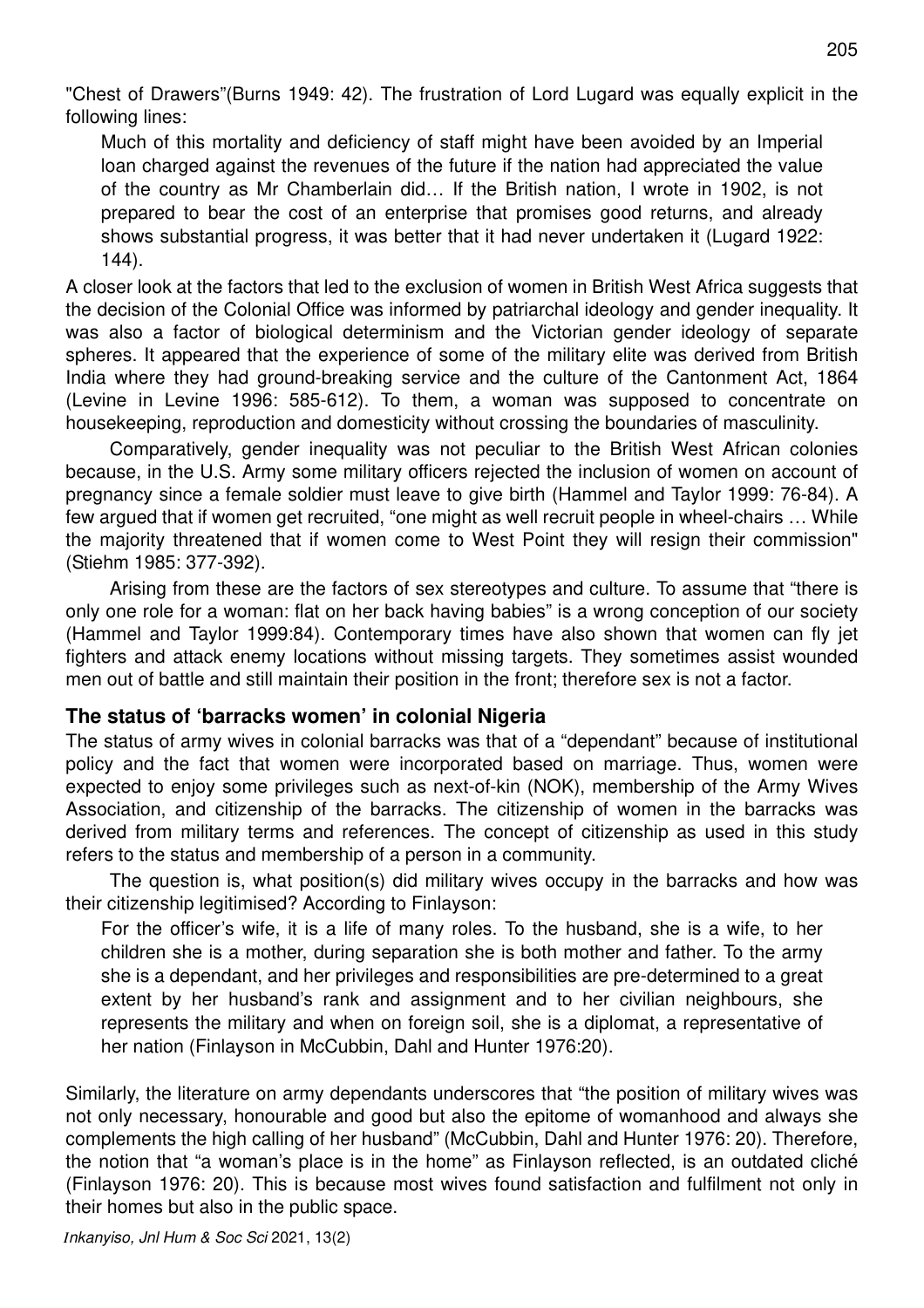However, the status of a barrack woman could be terminated in two ways. First, on the dissolution of the marriage; that is, the marriage could suffer divorce not minding the number of children involved in the marriage. Second, the death of the military husband could terminate the woman's rights and privileges in the organisation; thereafter she would be known and addressed as an ex-soldier's wife or ex-officer's wife. The role of women in colonial barracks was wideranging and challenging.

According to Haywood and Clarke:

 All African troops, except recruits, had 'wives' in barracks who cook for their lords and kept the huts and lines clean. Each company had a head-woman, the magajia, who was responsible for the cleanliness of the lines as well as dress, deportment and general behaviour of the 'wives'. These head-women attended on company request day', usually a Thursday, which was a familiar institution to that which existed in the old Indian Army. One of their duties was to accompany any inspecting officer or other personages around their lines. They wore a sergeant's red sash and in the South wore a khaki drill jacket with sergeant's stripes as well. In the North they curtsied, Hausa fashion, in the South they saluted – and very well they did it (Haywood and Clarke 1964:316-317).

The above suggests that women combined housekeeping and socio-political roles in the barracks. The interesting aspect of women's organization was that the British understood that only women could manage the affairs of womenfolk, hence the creation of the office of woman leader known as the *magajia*. Also fundamental was the fact that women leaders were allowed to wear the military uniform with symbolic ranks, which implied a complete integration of this social group into the system.

 In the domestic domain, women were advised to make the home conducive for their army husbands to retire after a hard day's work. They were also required to maintain proper conduct and relations with neighbours. The role of indigenous soldiers' wives was purely traditional; that is cooking, washing, reproduction, child-care and cleaning the environment. While at home, women also engaged as adjunct security officers and helped in the vigilance of the environs. European wives, on the other hand, played similar roles in domestic routines, though some of them hired local servants, cooks, and gardeners to manage their gardens and livestock (*Dokiboys*) (Larymore 1911: 252).

European wives also played remarkable roles in the household, sewing the family clothing, cutting costs of food and drink for entertainment, making efficient use of leftovers, and generally keeping watch on the household budget (Callaway 1987: 43-44). In the early years, European wives had no children in the colony because of official policy. Therefore, pregnant women had to depart well ahead of the delivery date to England to avoid embarrassment and maternal burden. But the period post-World War II presented a different picture for European families following the provisions of infrastructure and schools for European children in the colony.

At the social level, women related with their civilian neighbours in the outlying villages through religious activities, marriages, and military feasts such as West African Social Activity (WASA), Durbar, Coronation, and Empire Day. During religious celebrations such as Idel-Kabir and Eid al-Fitr *Sallah*, Easter and Christmas, women socialised with one another. They often shared food in the barracks and visited friends and families adorned in beautiful attire. Also, during the military feasts, women invited close relatives into the barracks to offer them first-hand knowledge of the environment and culture. This is noted in the private correspondence of Lady Lugard to Joseph Chamberlain:

We were there for Coronation Day and I managed with the help of a little borrowed crockery from the Mess to give a dinner party of 20 people … We had the table patriotically decorated with roses (which alas came out of my band-boxes, as they do not grow here) and we drank the King's health with the band playing 'God save the king',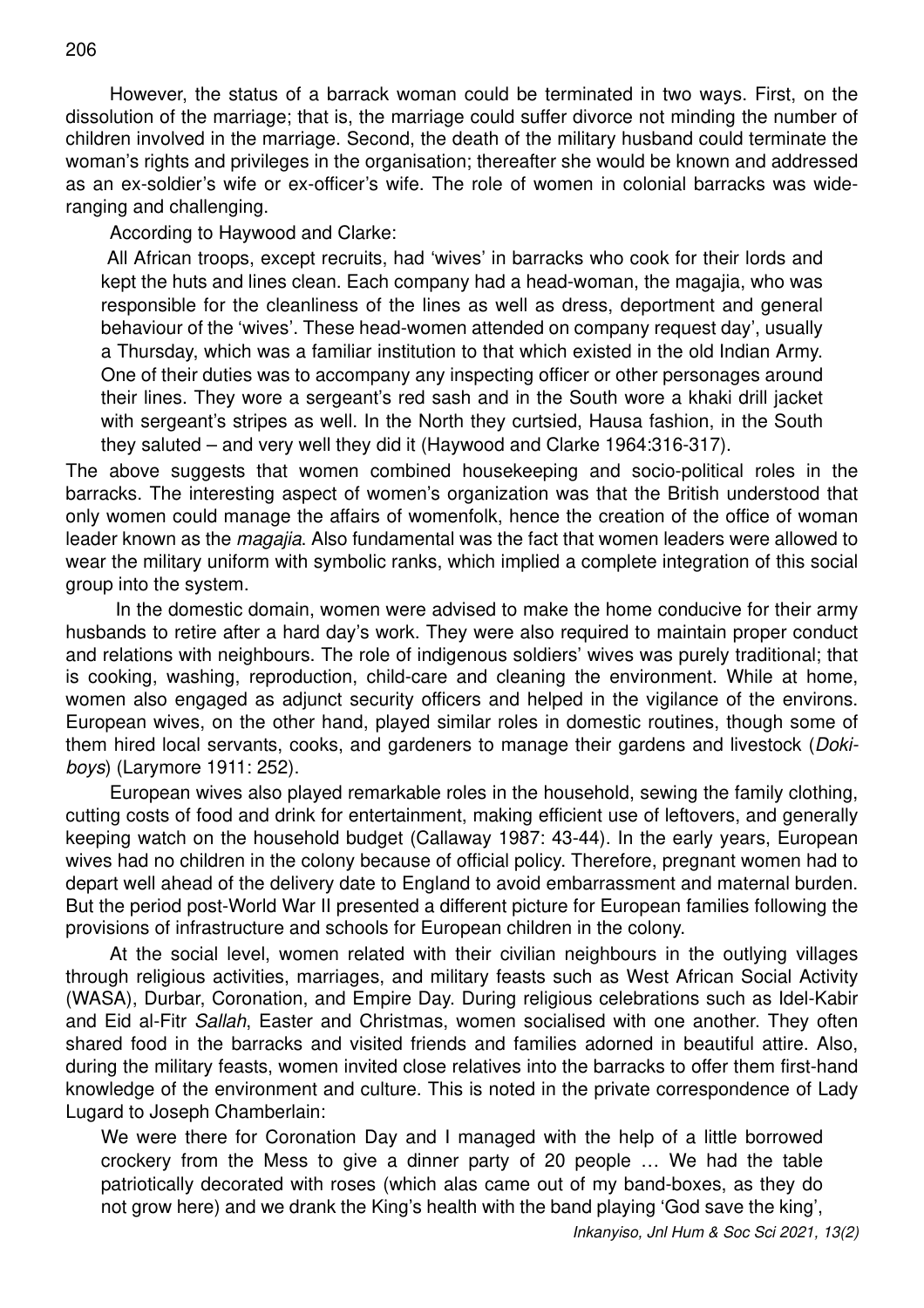and a black crowd of servants and others clustered around the open windows ejaculating 'Good King! Good King! (Lady Lugard, in Perham 1960: 80).

This showed that the military feast was an elaborate culture, involving military families and servants in the community. It also illustrates the vivacity of imperial culture and social interactions. European wives also participated in recreation and sporting activities, horse riding, reading and writing, which were uncommon among the indigenous soldiers' wives. Other recreational activities included shooting, hunting, and fishing. But indigenous soldiers' wives were not involved in the leisure and recreational activities because it was not a part of African culture; more important was the fact that women were burdened with domestic routines and economic production.

 In the area of diplomacy and empire-building, some European wives interfaced between the Colonial Office and the colony. This is observed in the personal correspondence of Lady Lugard to Chamberlain in 1902, "The principal, perhaps, the only serious obstacle to the successful development of the country appears to me to be the effect of the climate upon Europeans …There can be no trustworthy continuity of administration until men can safely bring their wives and families to the country" (Lady Lugard, qtd, in Perham 1960: 83). This showed that Lady Lugard was a feminist and a crusader for empire. She also exploited the readership of the London *Times* to publicise colonial administration in British West Africa.

Constance Larymore, on the other hand, contributed to the social relations between the rulers and the ruled, particularly among the people of Katagum where she was told by the *Sariki* that she had been sent to them as a special mark of favour and was therefore bestowed the title *Uwamu,* meaning "our mother" (Larymore 1911: 85).

Also, Lady Bourdillon was reported to have danced with the Lagos Market Women (LMW) led by Madam Pelewura who ran the Lagos markets; such a store was placed upon her taste that new articles of clothing were named after her. Lady 'Bourdillon Lappa' was a particularly celebrated cloth in colonial Lagos (Pearce 1983: 273-274). As a woman of influence, Lady Bourdillon along with other European wives formed the Ladies Progressive Club (LPC) in the 1930s, and in post-World War II helped in the establishment of Corona Women's Society (CWS) which promoted charity and humanitarian activities in Nigeria (Callaway 1987, 218-219). The CWS later established the Corona Group of Schools in different parts of the country. These efforts were made possible because of the status of European wives and the position of their husbands in the colony.

The Second World War witnessed the enlistment of European wives into the force where they assisted their husbands in the office and language translations. According to Smith, "So she began to help me unofficially in the office in much the same way that other wives, in isolated stations, were soon to help their overburdened husbands throughout the war years" (Smith 1969, 125). Apart from confidential typing and occasional coding and decoding, other women engaged in the monthly checks on the accounts of the two native treasuries of the division, including maps and plans to prepare and statistics to compile (Smith 1969, 125).

The war efforts of the women contributed to their inclusion in Colonial Service since they demonstrated that empire-building was not only the work of men, but also that of women. Through this, women consolidated their spaces of authority, gender and power in the colony. But the case of indigenous soldiers' wives was not the same because they were socially excluded in colonial affairs due to race, language and the complexities of imperial culture. It was also observed that European wives shared the 'signifying system' of their home culture, social class and values. Contributing therefore to their success was the fact that they learned new social prescriptions and protocols which upheld the power relations of imperial culture and ethics (Callaway 1987: 10).

Women's role in the colonial economy contributed largely to the development of the barracks because of role differentiation. Since men were actively involved in military duties,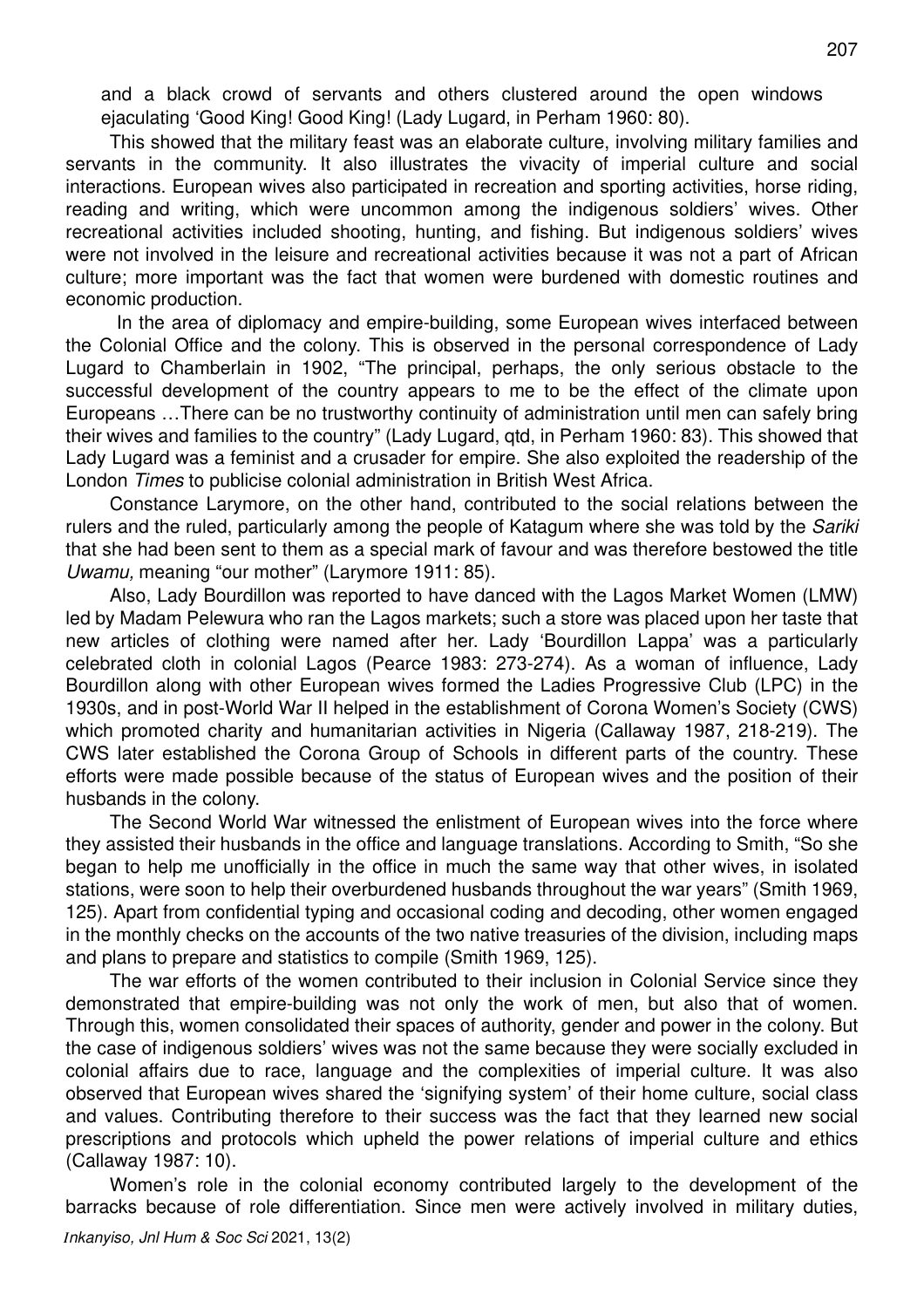women engaged in one form of vocation or another to ward off idleness and perhaps contribute to food availability in society. Therefore, both indigenous soldiers' wives and their European counterparts were involved in food production and the food security of the barracks. To achieve their goals, military authorities allowed compound gardens at the back of living quarters and undeveloped plots at the fringes since the frequent cultivation of the land would scare off reptiles and vermin.

Therefore, the land was first cleared by women and sometimes by hired labour. Thereafter, they planted corn, leafy vegetables, peppers, tomatoes, melons, cassava, onions, flowers, and perennial fruit trees, among others. These arable crops served as 'convenient crops' because they were harvested for cooking, while the surplus was sold in the markets and the income derived was used for the purchase of essential items. Soldiers hardly participated in the cultivation of gardens because of military duties; they assisted during off-duty and harvest time but the income generated from the gardens remained with the women.

For instance, in 1902, Flora Lugard wrote to Joseph Chamberlain, "I have begun today to organise some little improvements in Government House garden, which is at present merely a cleared enclosure" (Lugard 1922:78-80). Also in Lokoja barracks, Constance Larymore explained, "I then and there took to heart the lesson which I have tried to practise ever since – the absolute duty of planting trees everywhere for the benefit of one's successors … We bought a couple of ponies, and I set to work to organize a stable" (Larymore 1911: 7). This showed that European wives were involved in compound gardens and animal husbandry, and this contributed to food availability and food security of the barracks.

European wives also planted flowers in their enclosures for the beautification of their environment. Some of the flowers included hibiscus, sunflowers, and zinnias. Others were marigolds, balsams and Eucharis lilies, to mention but a few (Larymore 1911: 237-238). A colonial officer's wife brought from Sierra-Leone to Bussa, northern Nigeria, twenty seeds of Clitoria, the beautiful sapphire blue pea, a tiny packet of *Ipomea quamoclit*, and a few seeds of brilliant scarlet miniature convolvulus and their descendants had spread to the outlying villages (Larymore 1911: 238-239).

These flowers served different purposes in the colony, apart from the aesthetic value they were used for the beautification of lawns, corridors and tables, and sometimes served as a symbol of love. European wives equally planted perennial fruit trees or orchards in their gardens, and these included, pea, guavas, oranges, mangoes, bananas, and paw-paws, to mention but a few. The fruit trees complemented arable crop production in the community and also provided the needed nutrients and vitamins that combat diseases.

Women also engaged in animal husbandry, for European wives kept ponies, donkeys, camels, and horses. They were used as beasts of burden and a means of transportation in northern Nigeria. They also managed other farm animals such as cattle, sheep, fowls, and goats. These animals were eaten on special occasions and cows were maintained for milk production and tilling the land. While European wives managed their animals in enclosures, indigenous soldiers' wives allowed their livestock and birds to roam about, only coming to roost in the evening. It was also because the maintenance of birds was not as labour-intensive as animal husbandry (Egwuatu 2019). Another factor that gave rise to this method was the availability of surplus arable land in colonial barracks and the fact that they did not practise mechanised agriculture, compared to the developments in post-colonial barracks. A colonial officer's wife stressed, "I started with a stock of five cows, each with a small calf, and in full milk: I then, with a lamentable want of foresight and proper humility, decided on and attempted to carry out all kinds of innovations and dairy principles, such as separating the calves from the cows" (Larymore 1911: 231).

Given the above, we can safely argue that women contributed immensely to the food production and food security of colonial Nigeria, contrary to the views that colonial rule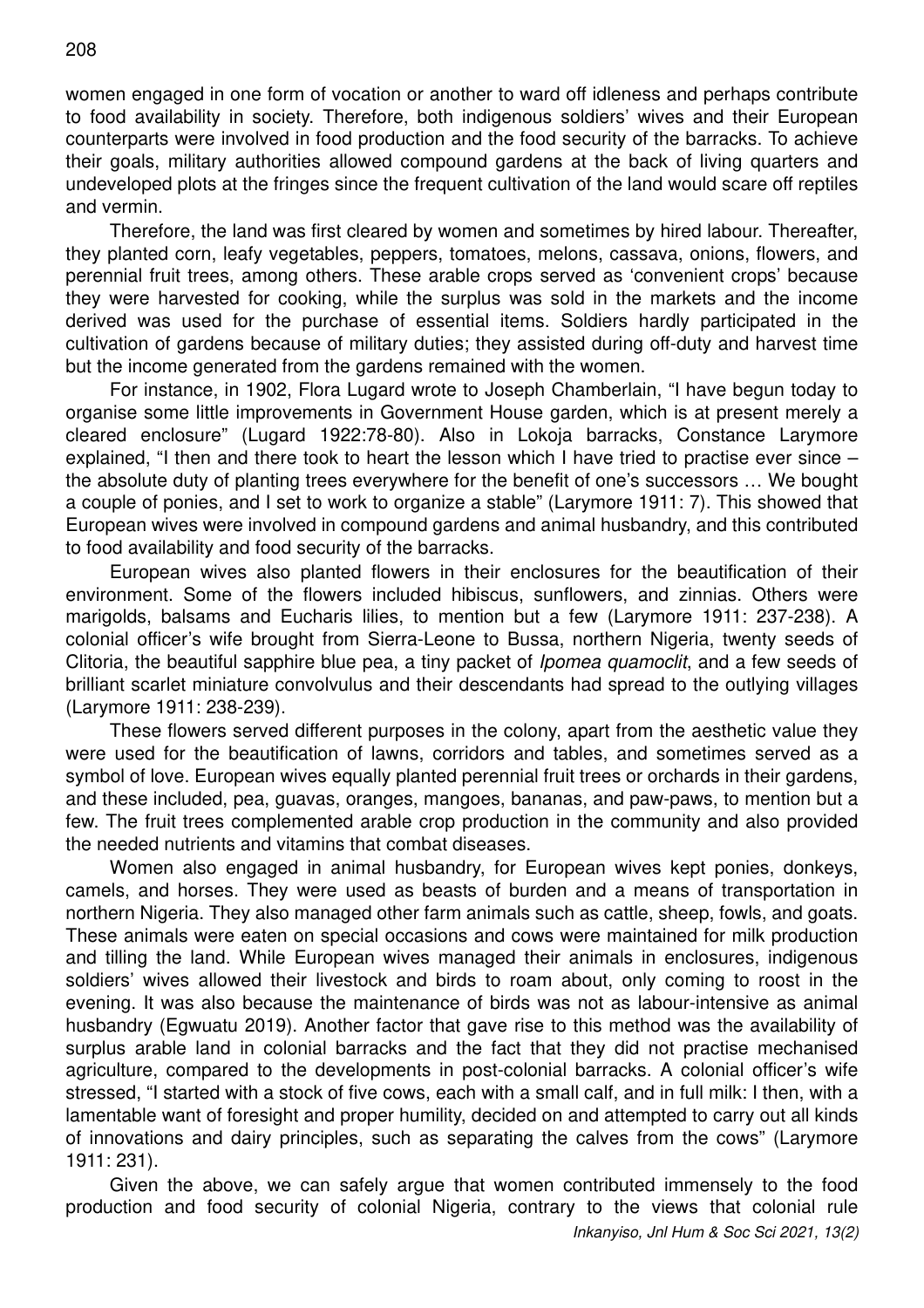undermined women's role in agriculture. The colonial rule only focused on cash crop economy using the men as forced labour, while women remained subsistent in their economic livelihood. Available records indicate that the challenges of compound gardens were enormous. Some of these included the use of traditional implements, poor soil texture, locust invasion, and lack of fertilizers and loans. Farm animals were also affected by tsetse flies, fleas and ticks, mad-cow disease, and other tropical diseases. It is clear from our discussion that women were actively involved in the socio-economic and social relations of the colonial barracks in Nigeria, and these enhanced their status during the period.

#### **Continuity and change in post-colonial Nigeria**

The post-colonial developments in the Nigerian military brought a significant social change in the activities of barracks women. In the household, women continued with domesticity and reproduction, while others engaged housekeepers and maids to work in the home due to their involvement in the social activities of the barracks. The need for domestic servants was also motivated by the fact that a good number of army wives discovered that educational training would improve their status and capacity, contrary to their position in colonial barracks. Due to social change, barracks women became as important as their husbands because they helped their husbands to win the Nigerian Civil War (1967-1970). It should be recalled that in the war years, women provided victuals, humanitarian aid, prayers, and sex entertainment to their husbands, while a few participated in surveillance and reconnaissance. Since they assisted in keeping the peace and unity of the nation, some officers' wives participated in the military rule as 'first ladies because of their husbands' rank. In successive years, military authorities published that women were entitled to accompany their spouses on a foreign mission as wives of Defence Attachés, an opportunity that was not available in the Colonial Army.

Apart from assisting their spouses, a remarkable transformation in the status of senior officers' wives was the opportunity to create structures to advance the socialisation and capacity building of women. These structures included the Nigerian Army Officers' Wives Association (NAOWA), the Nigerian Air Force Officers' Wives Association (NAFOWA), the Navy Officers' Wives Association (NOWA), and others. These associations later became outlets through which barracks women engaged in nation-building, socio-economic activities, and barracks development (Nzemeka 2015: 3-4).

Therefore, the associations became channels through which barracks women popularised their activities from the margin to the centre. Even when some of their husbands indulged in alcohol abuse, womanising, and pool-betting, the women stood by them as homemakers and supportive housewives because they had constructed spaces of authority and influence in the public space (Nzemeka 2015: 3-4). In post-Civil War Nigeria, women's involvement in military rule offered them the opportunity to create humanitarian programmes, the construction of NAOWA/ NAFOWA/ NOWA schools, donations to the physically challenged homes, the blind centres and leper colonies in the country.

In post-colonial Nigeria, the celebration of Empire Day, Coronation Day and other colonial feasts ceased in military barracks because they were stark reminders of colonial rule in the country. Rather, the Nigerian military embarked on the celebration of Army Day and Independence anniversary to mark the heroes past and the dogged fight for self-determination.

Similarly, the peacetime army gave women the opportunity to key into emerging social changes in military culture. One of these was the initiative of the Nigerian military authorities to allow women to accompany their husbands on a course lasting six months or more overseas, as well as foreign mission whenever an officer was appointed Defence Attaché. This allowed women to interact with other women around the world and also improve their status and educational background. As Babangida puts it, "There are many officers' wives who acquired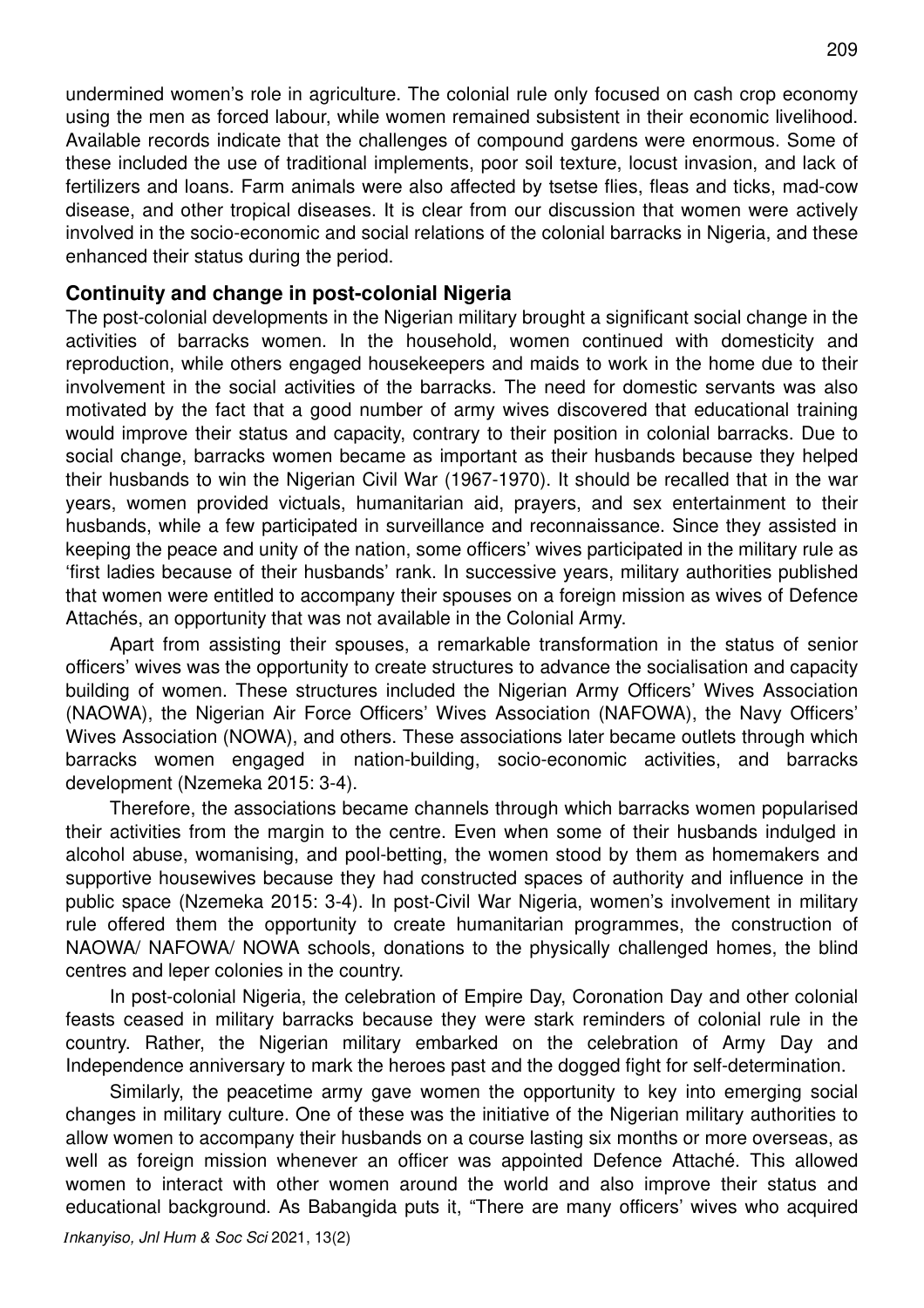degrees and diplomas during such overseas sojourns … Some wives have even come back armed with degrees aptly called "Pushing Hubby Through" (P.H.T) (Babangida 1988: 26).

Babangida also stressed that these degrees were awarded to those who accompanied their spouses on courses to Fort Knox, Kentucky, and the USA (Babangida 1988: 26). Other women who had no acumen for academic work took to the study of home economics or learning a trade, such as hairdressing, event management, confectionery and handicraft. The benefit of these trades cannot be overemphasised. This is because they contributed to the development of skills, empowerment, culture and learning in Nigerian barracks. Some of the women also contributed to the development of gardening, poultry, fishery, and animal husbandry (Udegbe 1995: 69-84).

Through these activities, the status of army wives transformed into modern barracks in Nigeria. The contemporary times have equally witnessed women's educational pursuits in law, economics, engineering, architecture and other fields of learning preparatory for opportunities in governance and business life; thus an officer's wife said, "We are here to make a difference" (Akinsanmi 2013: 62).

## **Conclusion**

In this study, we have attempted to consider the status of army wives in both colonial and postcolonial Nigeria. The paper highlights that army wives exploited the rank of their husbands in the social system because the rank of an officer is also the rank of his wife. Tracing the activities of women from the pre-colonial war camps, we observed that the activities of this group were not only significant but challenging. For example, in the household, women cared for their husbands and family, engaged in domesticity and reproduction. They were also visible in the social and economic activities of the war camps, including inter-group relations, festivals, and religious activities.

However, the colonial setting painted a slightly different picture due to role differentiation between men and women on the one hand and the European wives and their indigenous counterparts on the other. Thus, indigenous soldiers' wives became socially excluded in empirebuilding and public affairs because of rank, race and culture. The Second World War witnessed the enlistment of women in the force where they assisted their husbands in varied capacities while the indigenous soldiers' wives served as adjunct security watchers. Women's war efforts contributed to their inclusion in empire-building and social relations. Their active involvement in the colony helped erase the notion that women were idle and a nuisance in British West Africa.

 With the formation of the Progressive Women's Club (PWC) and the Corona Women's Society (CWS) in the 1930s and 1950s, European wives created spaces of authority and identity through which they carried out social and humanitarian programmes in colonial Nigeria. The challenges of rank and marginalisation of women by fellow women became a colonial legacy that continued in post-colonial barracks. It is noted that the post-colonial era widened the inequality between officers' wives and non-commissioned officers' wives due to the rank and status of their husbands.

On the economic front, European wives and their indigenous counterparts participated in crop production and animal husbandry to enhance food availability and food security in society. Immediately after Nigeria's independence in 1960, Nigerian Army Officers' Wives occupied the offices left by the European wives in colonial service. They formed associations that served as outlets for women's empowerment and humanitarian activities similar to the PWC and CWS of the colonial period. In the Civil War years (1967-1970), these associations engaged in wideranging activities such as the provision of victuals to wounded soldiers and families, counselling and relief programmes similar to the activities of women in WW II.

Available records have shown that Barracks women participated in the peace-building effort of the country after the Nigerian Civil War, knowing that women and children were usually victims of wars. As part of our findings, this study has helped to invalidate the notion that army wives in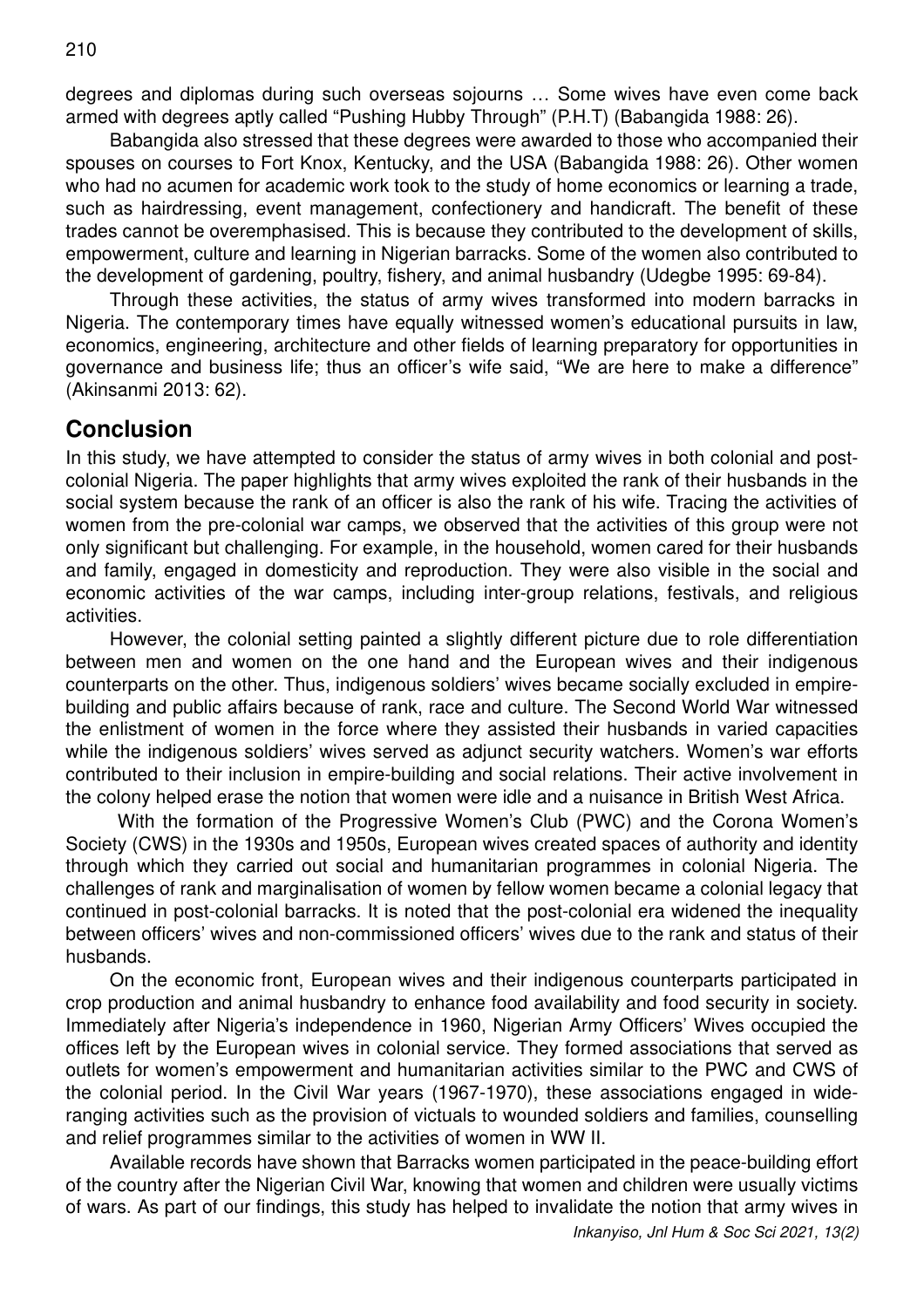colonial Nigeria were idle and overbearing, 'flitting from bridge parties to tennis parties in the hills,' while their husbands slaved away 'in the plains'. Perhaps Joyce Cary and Rudyard Kipling's representation of the European women were only peculiar to British India, since it is established that in colonial Nigeria European wives were busy with the work of empire and social relations.

The paper also discovered that the status of army wives was transformed from the margin to the centre in post-colonial barracks due to the military policy that women could accompany their spouses on foreign missions whenever appointed as Defence Attaché or on a course abroad lasting between six and nine months. The essence of this policy was to enable the officer to concentrate on his assignment without the encumbrances of the home.

The article has demonstrated that the involvement of army wives in governance after the Nigerian Civil War also changed their status from the private to the public domain. Also during the period, they assisted their husbands as first ladies while others took to education to broaden their knowledge in governance, formal and informal sector economy.

This study is limited to the barracks women in Nigeria, their status and contributions to the society in the face the of peripheral environment, military tradition, and culture. Nevertheless, these challenges could be surmounted if more research efforts are focused on the study of the military environment, gender and power, economy and lifestyle. This study believes that barracks women can further improve their socio-economic status through the government's empowerment and social investment programme; this can make them self-reliant.

#### **Acknowledgement**

My profound gratitude goes to the Gender Studies Group, University of Lagos, where this paper received critical comments and suggestions.

## **References**

- Aderinto, A.A. 2001."Subordinated by Culture: Constraints of Women in a Rural Yoruba." *African History*, xix (3): 341-368.
- Akem, P. 2008. Peace Support Operations and the Challenge of Complying with International Human Rights Instruments. *New Soja*, *A Magazine of the Nigerian Army*, 1st Quarter: 10-14.
- Akinsanmi, F. J. 2013. "We Are Here to Make a Difference." *The Retiree Army Magazine*, vol.5, no.1, January-June: 62-66.
- Amadiume, I. 2000. *Daughters of the Goddess, Daughters of Imperialism: African Women Struggle for Culture, Power and Democracy*. London: Zed Books Ltd.
- Awe, B. 1964. "The End of an Experiment: The Collapse of the Ibadan Empire 1877-1893." *Journal of the Historical Society of Nigeria*, 111 (1): 221-230.
- -------- 2001. Iyalode Efunsetan Aniwura (Owner of Gold). In: B. Awe (Ed.). *Nigerian Women, A Historical Perspective*. Ibadan: BookCraft and Sankore Publishers Ltd: 65-81.
- Awe, B. and Olutoye, O. 1998. Women and Warfare in the 19th Century Yorubaland: An Introduction. In: A. Akinjogbin (Ed.).*War and Peace in Yorubaland 1793-1893*. Heinemann Educational Books (Nigeria) plc: 120-130.
- Babangida, M. 1988. *The Home Front*, *Nigerian Army officers and Their Wives*. Ibadan: Books for Libraries Press.
- Biobaku, S.O. 1965. *The Egba and their Neighbours 1842-1872*. London: Oxford University Press.
- Burns, A. 1949. *Colonial Civil Servant*. London: George Allen and Unwin Ltd.
- Callan, H. 1975. The Premiss of Dedication, Notes towards an Ethnography of Diplomats' Wives. In: S. Ardener (Ed.).*Perceiving Women*. London: Malaby Press: 87-104.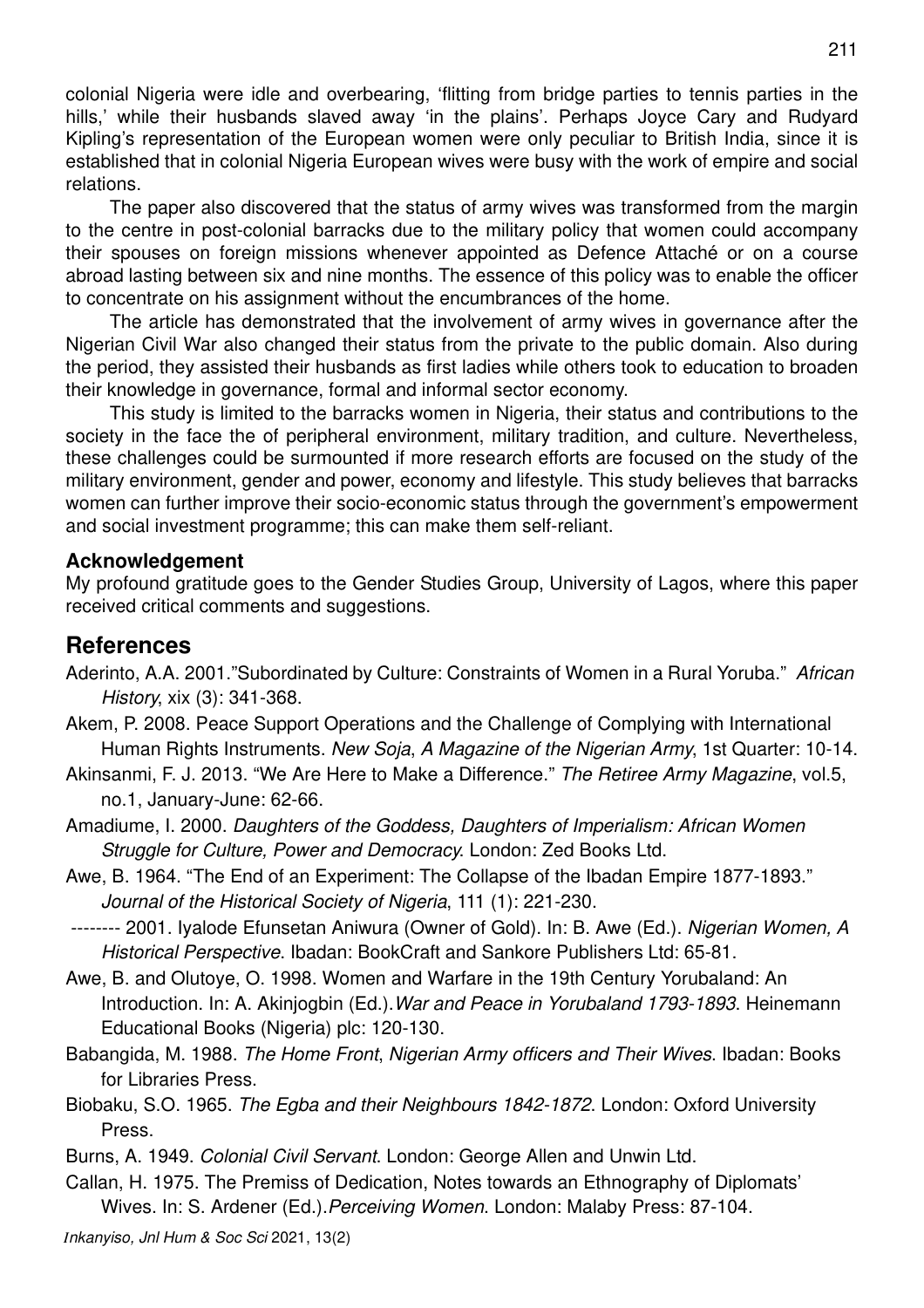212

- Callaway, H. 1987. *Gender, Culture and Empire, European Women in Colonial Nigeria*. London: The Macmillan Press Ltd.
- Cary, J. 1939. *Mister Johnson*. London: Michael Joseph.
- Chaudhuri, N. 1988. "Memsahibs and Motherhood in Nineteenth-Century Colonial India." *Victorian Studies*, 1(4): 517-535.
- Crocker, R.W. 1971. *Nigeria: A Critique of British Colonial Administration*, New York: Books for Libraries Press.
- Crowder, M. 1966. *The Story of Nigeria*, London: Faber and Faber Ltd. Nigerian Defence Headquarters Publication, 2010. *Fifty Years of Nigeria's Peacekeeping Experience*. Abuja: Defence Headquarters Press.
- Dobrofsky, L. R. and Batterson, C. T. 1977. "The Military Wife and Feminism." *Signs*, 2(3): 675- 684.
- Ellis S. 2002. "Writing Histories of Contemporary Africa." *The Journal of African History*, 43(1): 1- 26.
- Egwuatu, Christopher. 2019. Personal interview on April 23, 2019. Lagos. Cassette recording in possession of the author
- Finlayson, E. M. 1976. A Study of the Wife of the Army Officer: Her Academic and Career Preparations, Her Current Employment and Volunteer Services. In: H.I.McCubbin, H. I., Dahl, B.B., Hunter, E. J. (Ed.). *Families in the Military System*. London: Sage Publications Ltd: 19-41.
- Forster, E.M. 1979. *A Passage to India*. Harmondsworth: Penguin Books.
- Ghosh, G. 2004. "Gender and Colonialism: Expansion or Marginalization?" *The Historical Journal*, 47 (3): 737-755.
- Gutteridge, W. 1982. "The Military in African Politics Success or Failure?" *Journal of Contemporary African Studies*, 1(2): 241-252.
- Hammel, S. and Taylor, A. 1999. Why Would a Woman Want to Serve in the Military, Anyway? In: A. Bondoc and M. Daly (Ed.). *Letters of Intent, Women Cross the Generations to Talk about Family, Work, Sex, Love and the Future of Feminism*. New York: The Free Press: 76-84.
- Haywood, A. and Clarke, F.A.S, 1964. *The History of the Royal West African Frontier Force*. Aldershot: Gale and Polden Ltd.
- Iheanacho, N.N. 2016. "First Ladies in Nigeria: The Rise of Amazon Crusaders for Better Life of the Vulnerable." *Advances in Applied Sociology*, 6:134-146.
- Jary, D. and Jary, J. 1991. *Collins Dictionary of Sociology*, Harper Collins Publishers.
- Kinzer B. and Leach, M. 1966. *What Every Army Wife Should Know*. Harrisburg: Pa: Stackpole Press.
- Kipling, R. 1986. Nursery Rhymes for Little Anglo-Indians. In: A. Rutherford (Ed.). *Early Verse by Rudyard Kipling, 1879-1889*. Oxford: Oxford University Press: 12-32.
- Kirk-Greene, A.H.M. 1964. "A Preliminary Note on New Sources for Nigerian Military History." *Journal of the Historical Society of Nigeria*, 111(1): 129-147.
- Kriger, C. 1993. "Textile Production and Gender in the Sokoto Caliphate," *The Journal of African History*, 34: 361-401.
- Larymore, C. 1911, *A Resident's Wife in Nigeria*, London: Routledge and Sons Ltd.
- Levine, P. 1996*.* "Rereading the 1890s: Venereal Disease as "Constitutional Crisis." *The Journal of Asian* Studies, 55: 585–612. *doi:10.2307/2646447*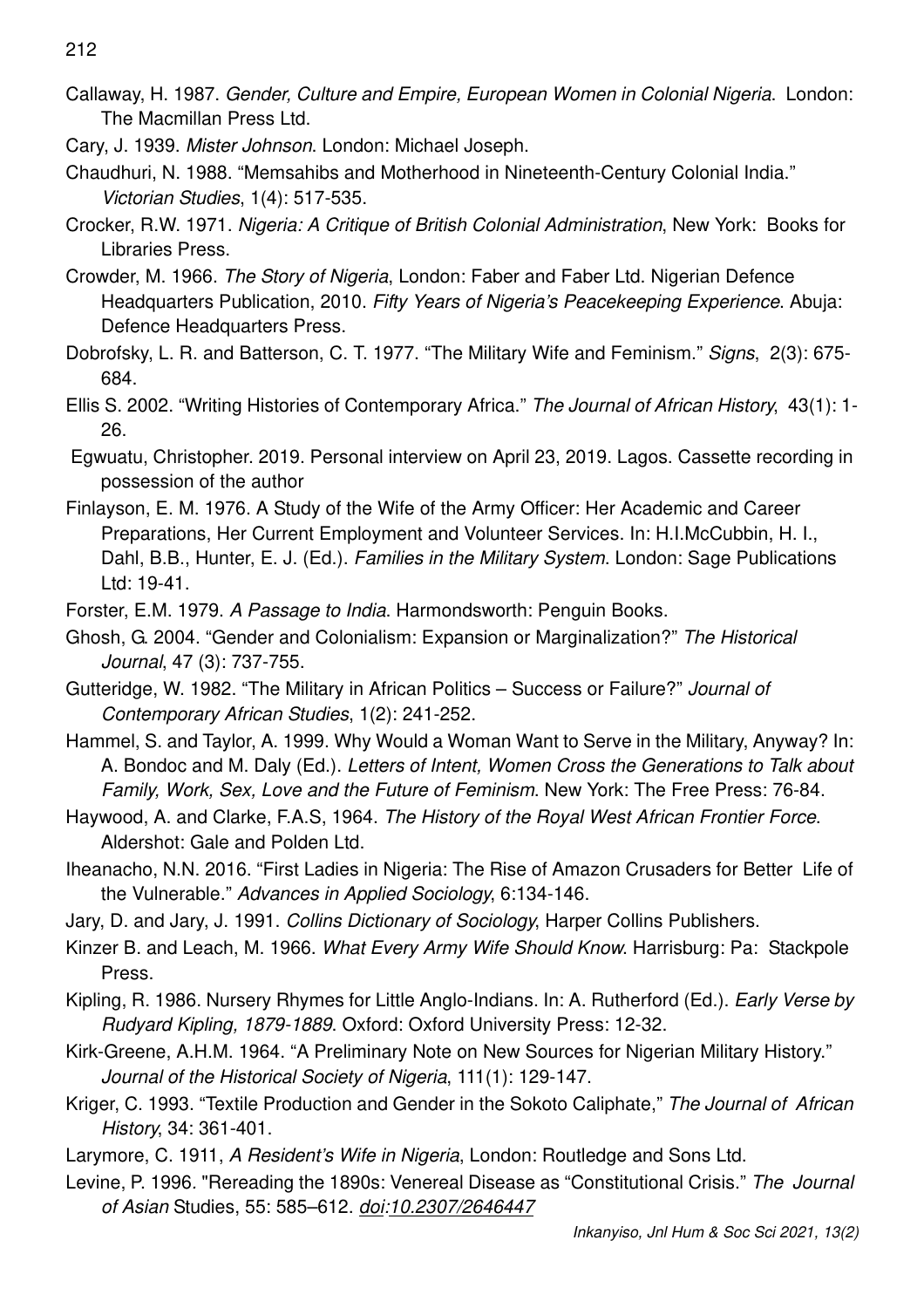- ------ -2003. *Prostitution, Race and Politics: Policing Venereal Disease in the British Empire,* New York: Routledge.
- Linton, R. 1936. *The Study of Man*, New York: Appleton-Century.
- Lovejoy, E.P. 1978. "Plantations in the Economy of the Sokoto Caliphate." *Journal of African History*, XIX (3): 341-368.
- Lufadeju, S. 1987. "Rural Women on the Move, Abuja Workshop Calls for Better Life for Women." *Newswatch Magazine*, September 28:25-26.
- Lugard, F.D. 1922. *The Dual Mandate in British Tropical Africa*. Edinburgh and London: William Blackwood and Sons.
- McCubbin, Dahl and Hunter (eds).1976. *Families in the Military System*. London: Sage Publications Ltd.
- Morris, J. 1998. *Pax Britannica, The Climax of an Empire*. London: Faber and Faber Ltd.
- Naanen, B. B. 1991. "Itinerant Gold Mines": Prostitution in the Cross River Basin of Nigeria, 1930-1950. *The African Studies Review*, 34 (2): 57-79.
- Nigerian Army Education Corps and School (NAECS) 1992. *History of the Nigerian Army 1863- 1992.* Abuja: NAECS.
- Niven, R. 1982. *Nigerian Kaleidoscope*. London: C. Hurst.
- Nzemeka, J.A. 2015. "Wives of Military Personnel in Nigerian Barracks, 1905-1999: A Socioeconomic History." Published Ph.D. Thesis, Lagos: University of Lagos.
- --------2020 "The End of an Experiment in British West Africa: A Case of Gender, Culture and Space in Nigerian Cantonments." *Anchor University Journal of Humanities, Social and Management Sciences*, 1(1): 143-157.
- Olojede, I. 2004. Public Policy and Gender Politics in Nigeria. In: S. Akinboye (Ed.). Paradox of Gender Equality in Nigerian Politics. Lagos: Concept Publications Ltd: 119-135.
- Orwell, G. 1967. *Burmese Days*, Harmondsworth: Penguin.
- Pearce, R.D. 1983. "Voilet Bourdillon: Colonial Governor's Wife." *African Affairs*, 82 (327): 267- 277.
- Perham, M. 1960. *LUGARD, The Years of Authority1898-1945*. London: Collins St. James's Place.
- Salisu, Mohammed, 2019. Personal interview on May 3, 2019. Lagos. Cassette recording in possession of the author.
- Sen, I. 2000 "Gendering (Anglo) India: Rudyard Kipling and the Construction of Women." *Social Scientist*, 28(9/10): 12-32.
- Smith, R.S. 1976. *Warfare and Diplomacy in Pre-colonial West Africa*. London: Methuen and Co. Ltd.
- Smith, B. S. 1969. *"But Always As Friends" Northern Nigeria and the Cameroons, 1921-1957*. London: George Allen and Unwin Ltd.
- Spear, P. 1963. *The Nabobs*. London: Oxford University Press.
- Stiehm, H. J. 1985. A Feminist in Military Academy Land; or, Men and Their Institutions as Curiosities. In: P. A. Treichler, Cheris Kramarae, and Beth Stafford (Ed.), *Theory and Practice in Feminist Scholarship* USA: University of Illinois Press: 377- 392.
- Sudarkasa, N.1993. The Status of Women in Indigenous African Societies. In: Laurel Richardson and Verta Taylor. *Feminist Frontiers III*. New York: McGraw-Hill, Inc: 150-158.